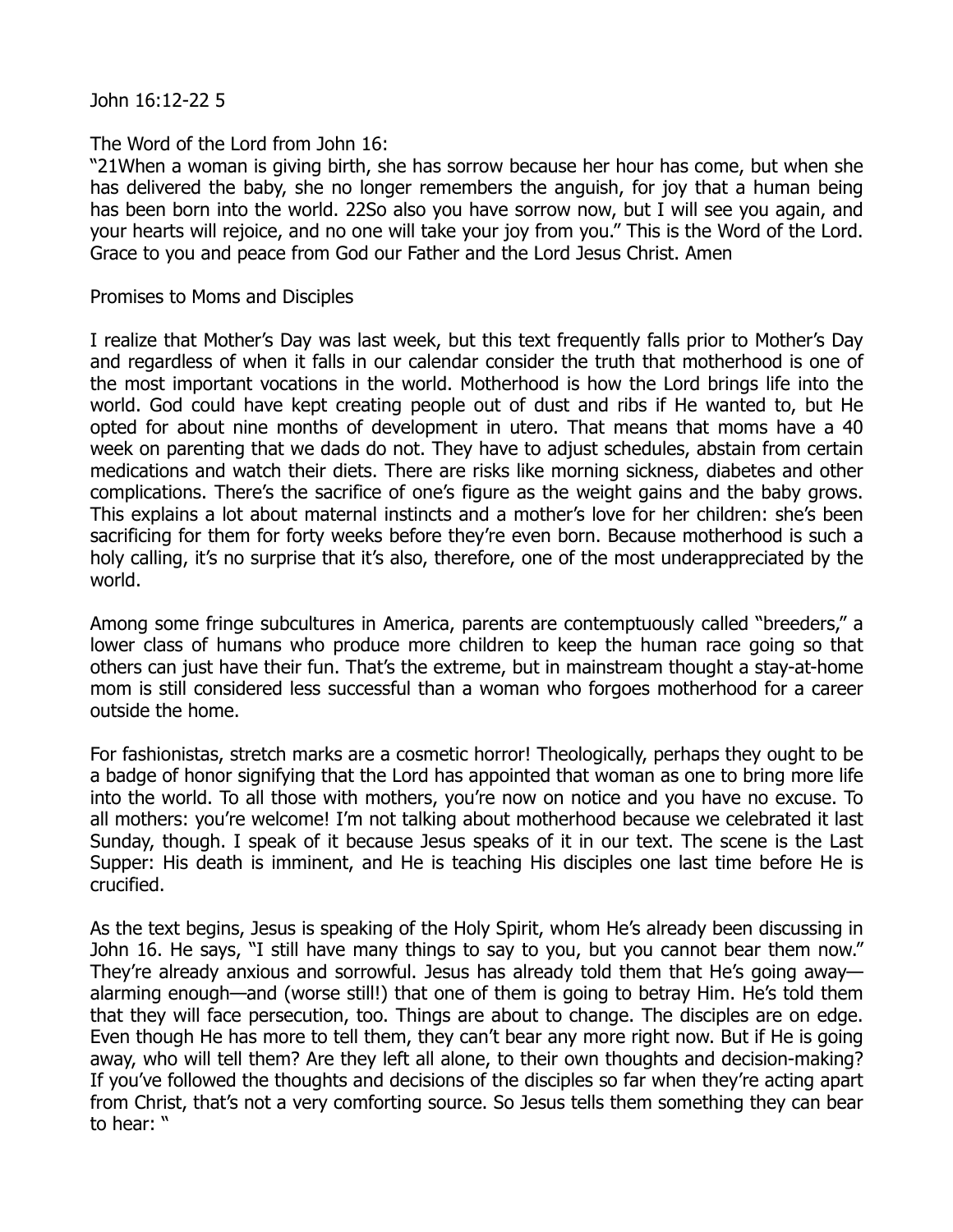13When the Spirit of truth comes, He will guide you into all the truth, for He will not speak on His own authority, but whatever He hears He will speak, and He will declare to you the things that are to come. 14He will glorify Me, for He will take what is Mine and declare it to you. 15All that the Father has is mine; therefore I said that He will take what is Mine and declare it to you."

The Holy Spirit will come to them. I've pointed you back to Mother's Day, but Jesus points them to Pentecost. They will not be alone. The Holy Spirit will come: He is the Spirit of Truth, and He will guide them in all truth. Note for a moment where that truth comes from: it comes from Jesus, who is the Truth. The Holy Spirit will not speak on His own authority, but He will continue to teach them the things that Jesus wants them to know, but they can't bear. And since what belongs to Jesus also belongs to the Father, the Holy Spirit will teach them all that both God the Father and God the Son want them to know.

The Holy Trinity is at work for your salvation. One more thing about the Holy Spirit: Jesus says, "He will glorify Me, for He will take what is Mine and give it to you." As a bit of a side trip for a moment, please note what Jesus teaches about the work of the Holy Spirit: the work of the Holy Spirit is to glorify Jesus, to teach us about Him. The purpose of the Holy Spirit is not to do wacky things not covered by the Scriptures or to introduce new revelations beyond the Scriptures. The Holy Spirit desires to point us to Christ and teach us about our Savior.

When Jesus promised that the Holy Spirit would teach the disciples, you don't have to wonder what the Holy Spirit taught. You have the evidence: you have the New Testament. That's the truth that the Spirit delivered to the apostles and evangelists. And through the apostles and evangelists, that is the truth that the Spirit delivers to you. If you desire that the Holy Spirit teach you, don't go looking all over the place for strange dreams and new revelations. Run to the Word. That's where the Holy Spirit is at work to deliver the truth— Jesus—to you.

Back to our text…the Holy Spirit is coming, says Jesus, and repeats why this is necessary: "A little while," He says, "and you will see Me no longer; and again a little while, and you will see Me." The disciples are still confused and troubled: "What is this He says to us, 'A little while, and you will not see me, and again a little while, and you will see me'; and, 'because I am going to the Father'? ...We do not know what he is talking about." First and foremost, Jesus is talking about the cross. In a little while, He is going to go away: He'll be seized at Gethsemane, rushed through several different sham trials and crucified the following day. He's going to be wrenched away, suddenly and violently. He'll be transported to the grave. He'll descend into hell.

Meanwhile, while the world jumps for joy, the disciples will think all is lost. They'll weep and lament at both His death and their sin and weakness. They'll be sorrowful, but in a little while —the third day, He's going to rise again from the dead. He's going to appear to them as they hide fearfully in a locked room. He's going to show them His hands and His side, and He's going to speak peace to them…and they will be overjoyed when they see the Lord. So Jesus compares those next three days to a mother in labor. The nine months are over, but the baby isn't born. It's the time of delivery, with the contractions and the labor pains. The word for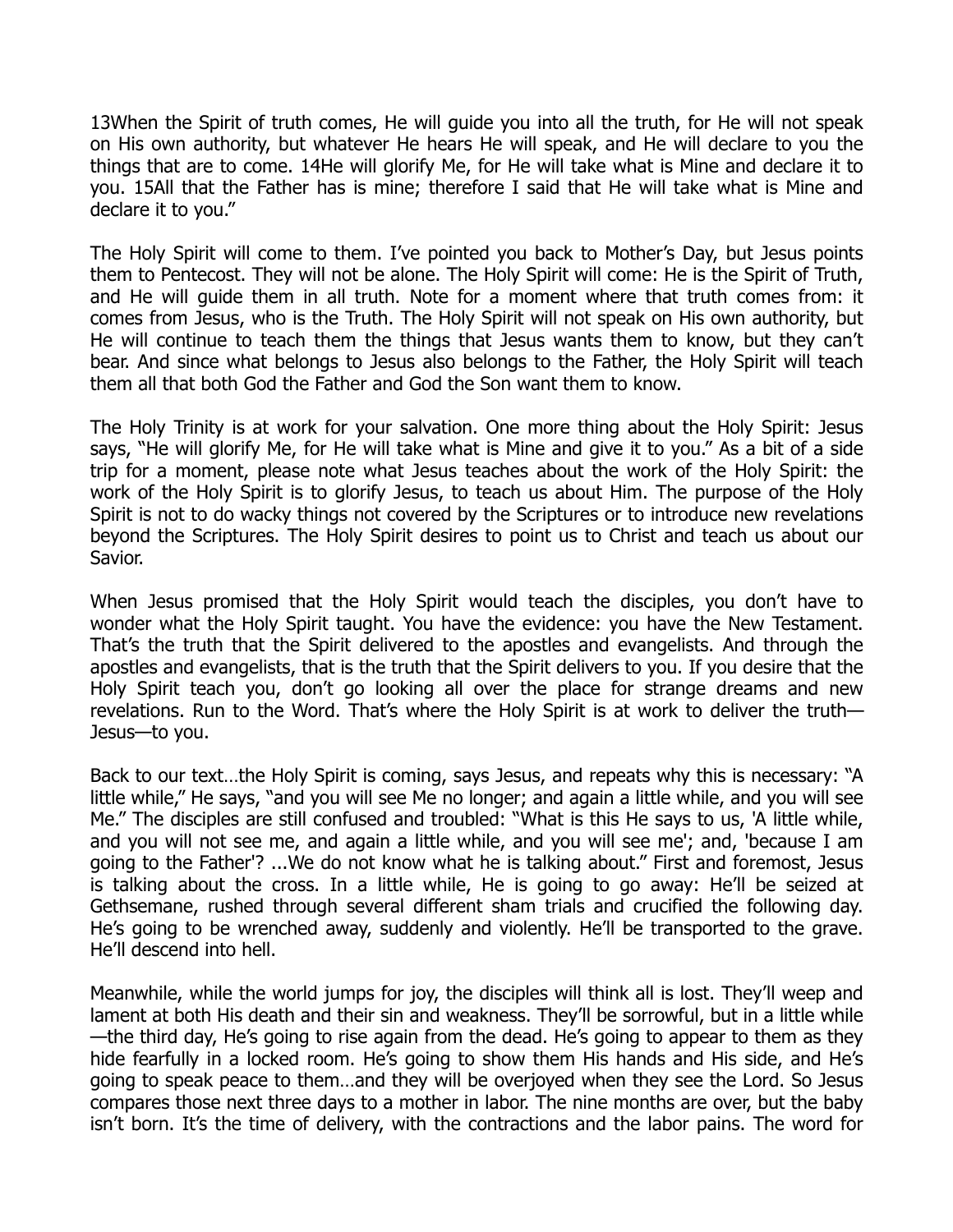"anguish" here is the same word for "tribulation" in the book of Revelation. The mother is anguished and anxious as she endures the labor pains—and as that continues, she may wonder if the tribulation will ever end. But when all goes the way it should, and she's holding the infant in her arms, the anguish is replaced by joy because, through her, another person with fingers and toes, body and soul has been born into the world. The joy replaces the sorrow. The anguish is over.

That's how it is for the disciples when Jesus is betrayed: all anguish, no joy. Three days later, when they see the risen Christ: all joy, no anguish. This will repeat again. Forty days after His resurrection, Jesus will go away again: He'll ascend into heaven, no longer visible to the disciples. Ten days after that, the Holy Spirit will come—just as Jesus promises in our Gospel lesson. After that, the apostles will go forth to make disciples of all nations—and all but John will die a martyr's death for speaking the Gospel that you and proclaim freely here. They will have a lot of sorrow and anguish again: the rest of the New Testament is full of troubles and worries for the disciples.

However, the joy does not cease. Consider St. Paul in 2 Corinthians 4: We are afflicted in every way, but not crushed; perplexed, but not driven to despair; persecuted, but not forsaken; struck down, but not destroyed; always carrying in the body the death of Jesus, so that the life of Jesus may also be manifested in our bodies. For we who live are always being given over to death for Jesus' sake, so that the life of Jesus also may be manifested in our mortal flesh. So death is at work in us, but life in you" (2Co 4:8-12 ESV).

They are not overcome by anguish: even when suffering, they know that Christ is risen. He is their joy. And no one will take away their joy from them.

Promises

To You Jesus promises the same to you. You will have sorrow now, but you will see Him in glory and your heart will rejoice, and no one can take your joy from you. You're like the mother in labor, wondering if the tribulation is ever going to end. Jesus says yes, and what follows is joyful beyond your imagination. He's died on the cross and risen again to make it so. Keep that in mind, because for now there will be sorrow and anguish. There will be weeping and lamentation. Perhaps the example of motherhood serves as the best illustration. While Jesus' example in our text of the woman in labor has a happy ending, we know that this is not the case. It was Luther who noted that the office of motherhood comes with very few promises, except this one from Genesis 3: "I will surely multiply your pain in childbearing; in pain you shall bring forth children" (Gen 3:16 ESV).

In the Garden of Eden before the fall into sin, few joys would have compared to the arrival of the next newborn child, the labor free of anguish and full of only joy. But with sin came this consequence: with childbirth comes pain, because every child that is born is under the curse of sin. So for mothers—and fathers, too—having children is a venture into the unknown because there are few promises attached. Moms find this out at the early prenatal visit when the doctor wants to screen the baby for various disabilities, so that they can decide, um, "what to do."